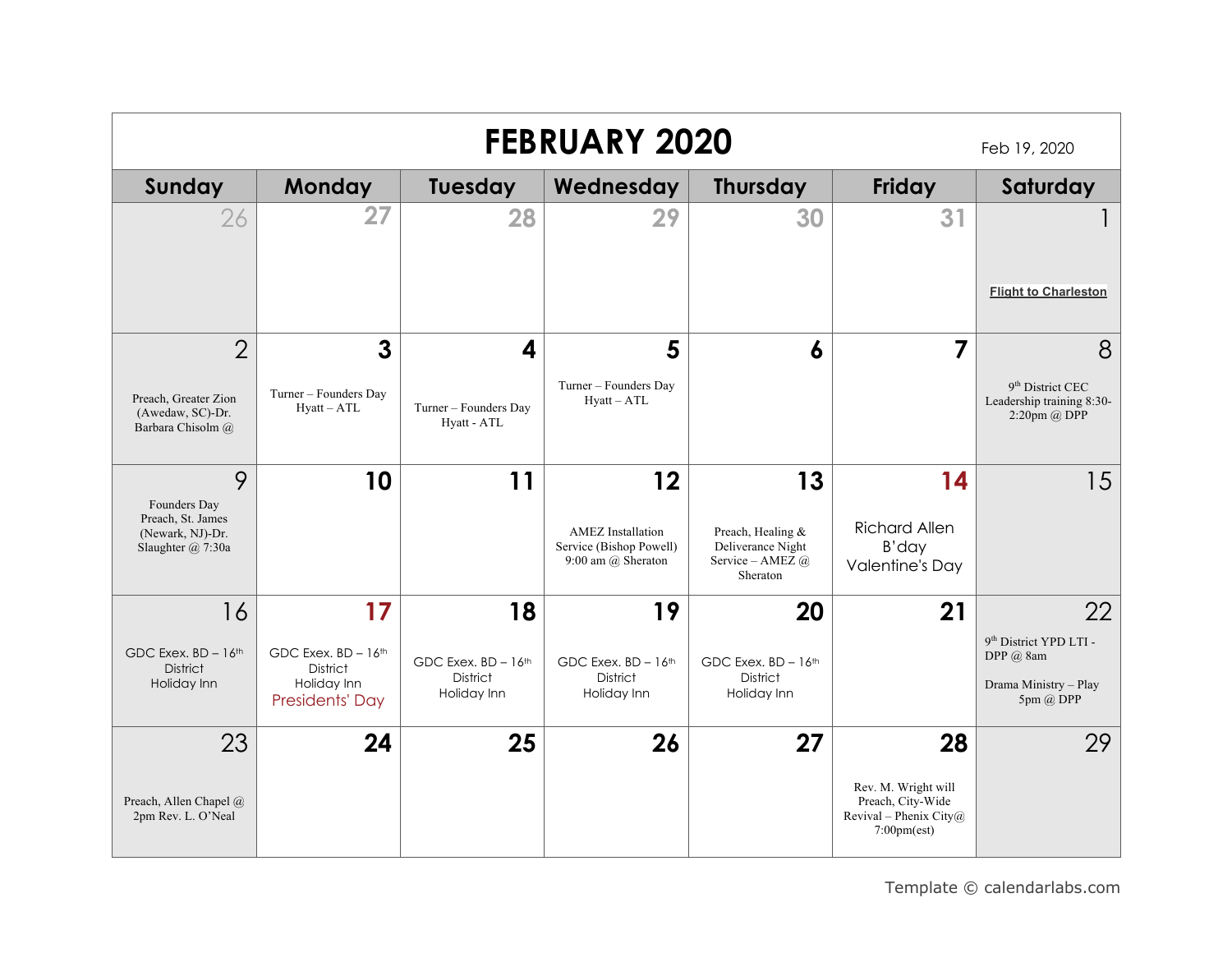| <b>MARCH 2020</b>                                                                                               |                                                                                                             |                                                                                            |           |                 |                                       |                                                                                                                                                     |  |  |
|-----------------------------------------------------------------------------------------------------------------|-------------------------------------------------------------------------------------------------------------|--------------------------------------------------------------------------------------------|-----------|-----------------|---------------------------------------|-----------------------------------------------------------------------------------------------------------------------------------------------------|--|--|
| <b>Sunday</b>                                                                                                   | Monday                                                                                                      | <b>Tuesday</b>                                                                             | Wednesday | <b>Thursday</b> | <b>Friday</b>                         | Saturday                                                                                                                                            |  |  |
| Bloody Sunday @<br>Brown Chapel - Selma                                                                         | $\overline{2}$                                                                                              | $\mathbf{3}$                                                                               | 4         | 5               | 6                                     | Preach, St. Paul AME -<br>Oxark, AL @ 11:30am<br>Ozark-Troy District<br>Conf                                                                        |  |  |
| 8<br>Preach/Baptismal<br>Greater St. Paul AME<br>Church-Rev. Shafah<br>@ 10am                                   | 9                                                                                                           | 10                                                                                         | 11        | 12              | 13                                    | 14<br>Preach - Mont-Selma<br>District Conf - 10:00 am,<br>Fountain Chapel AMEC,<br>Clanton Al.-<br><b>UNCF Mayor's Mask</b><br><b>Ball-Sheraton</b> |  |  |
| 15                                                                                                              | $16$ - Bishop B'day<br>Attend Church Mutual -<br>African American<br>Pastors Advisory Group<br>- Dallas, TX | 17<br>Attend Church Mutual -<br>African American<br>Pastors Advisory Group<br>- Dallas, TX | 18        | 19              | 20<br>Married Couples Retreat         | 21<br>Married Couples Retreat                                                                                                                       |  |  |
| 22<br>Attend Alzheimer's Conf<br>$-$ Wash, DC                                                                   | 23<br>Attend Alzheimer's Conf<br>$-$ Wash, DC                                                               | 24<br>Attend Alzheimer's Conf<br>$-$ Wash, DC                                              | 25        | 26              | 27<br>CONN YPD LTI,<br>Louisville, KY | 28<br>CONN YPD LTI,<br>Louisville, KY                                                                                                               |  |  |
| 29<br>St. John (MGM) @<br>10:30am & B'day Cele $-$<br>Dr. Harris Renaissance<br>CONN YPD LTI,<br>Louisville, KY | 30                                                                                                          | 31                                                                                         | 4         | $\overline{2}$  | 3                                     |                                                                                                                                                     |  |  |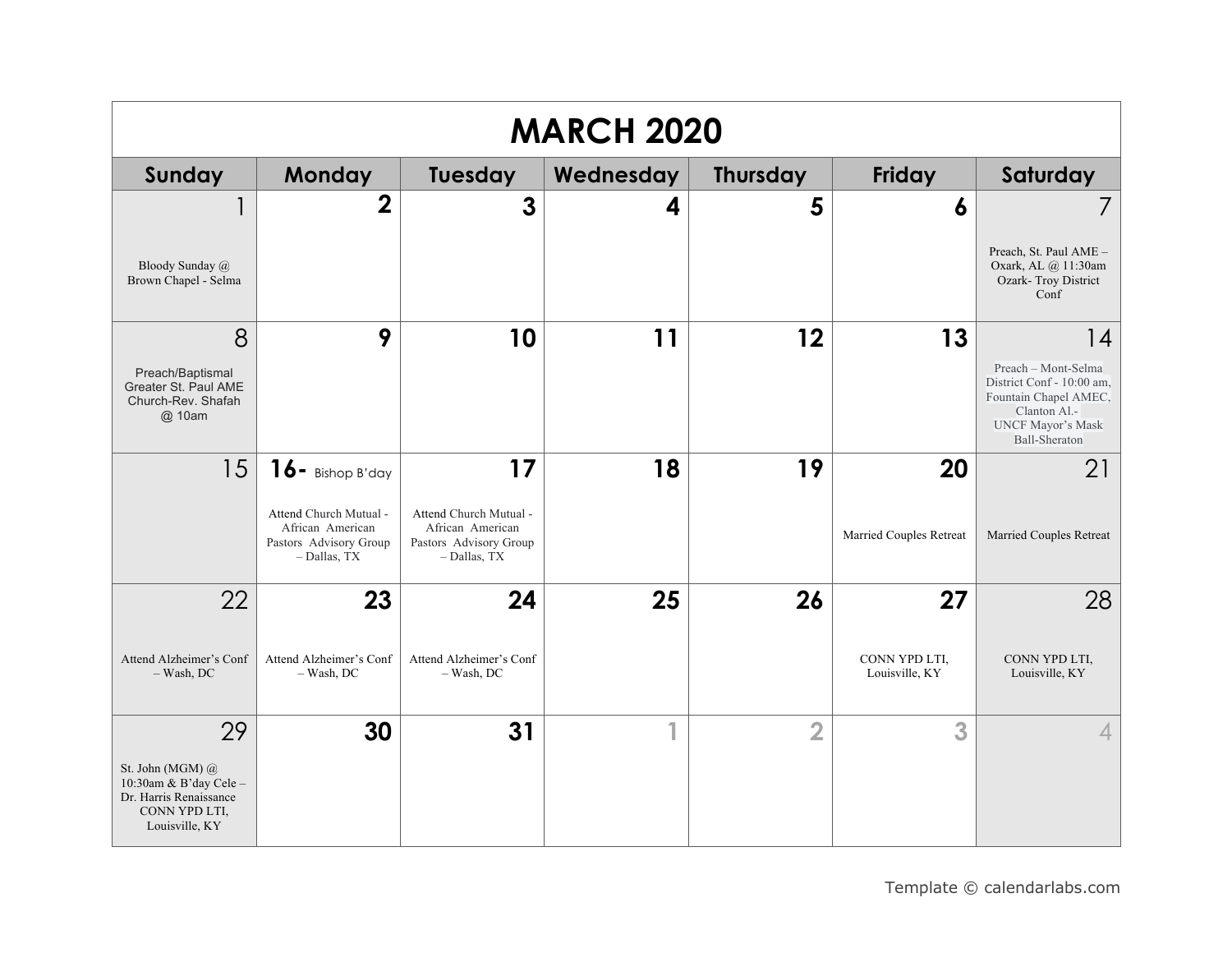| <b>APRIL 2020</b>                                                          |                  |                |                                                          |                         |                                                        |                                                  |  |  |
|----------------------------------------------------------------------------|------------------|----------------|----------------------------------------------------------|-------------------------|--------------------------------------------------------|--------------------------------------------------|--|--|
| Sunday                                                                     | Monday           | Tuesday        | Wednesday                                                | <b>Thursday</b>         | <b>Friday</b>                                          | Saturday                                         |  |  |
| 29                                                                         | 30               | 31             |                                                          | $\overline{\mathbf{2}}$ | $\mathbf{3}$                                           | $\overline{4}$                                   |  |  |
|                                                                            |                  |                |                                                          | 9th District Mid-Year   | 9th District Mid-Year<br>& GC Delegates Mtg            | 9th District Mid-Year                            |  |  |
| 5                                                                          | $\boldsymbol{6}$ | $\overline{7}$ | 8                                                        | 9                       | 10                                                     | 11                                               |  |  |
| Preach, Oak Grove-<br>Florence @ 10:30am<br>Rev. Dr. Outlaw<br>Palm Sunday |                  |                | Preach - Lee Chapel<br>(Rev. Mattie Edwards)<br>@ 6:30pm |                         | <b>Good Friday</b>                                     |                                                  |  |  |
| 12                                                                         | 13               | 14             | 15                                                       | 16                      | 17                                                     | 18                                               |  |  |
| <b>Easter Sunday</b>                                                       |                  |                |                                                          |                         | N-T-G Institute @ St.<br>John AME Church BHM           | N-T-G Institute $(a)$ St.<br>John AME Church BHM |  |  |
| 19                                                                         | 20               | 21             | 22                                                       | 23                      | 24                                                     | 25                                               |  |  |
| Preach, St. Peter - Seale<br>@ 11am Rev. Michael<br>Miller                 |                  |                |                                                          |                         | End of Quad Gala for<br>Episcopal Leaders -<br>MGM, AL |                                                  |  |  |
| 26                                                                         | 27               | 28             | 29                                                       | 30                      | $\overline{\phantom{a}}$                               | $\overline{2}$                                   |  |  |
|                                                                            |                  | h              |                                                          |                         |                                                        |                                                  |  |  |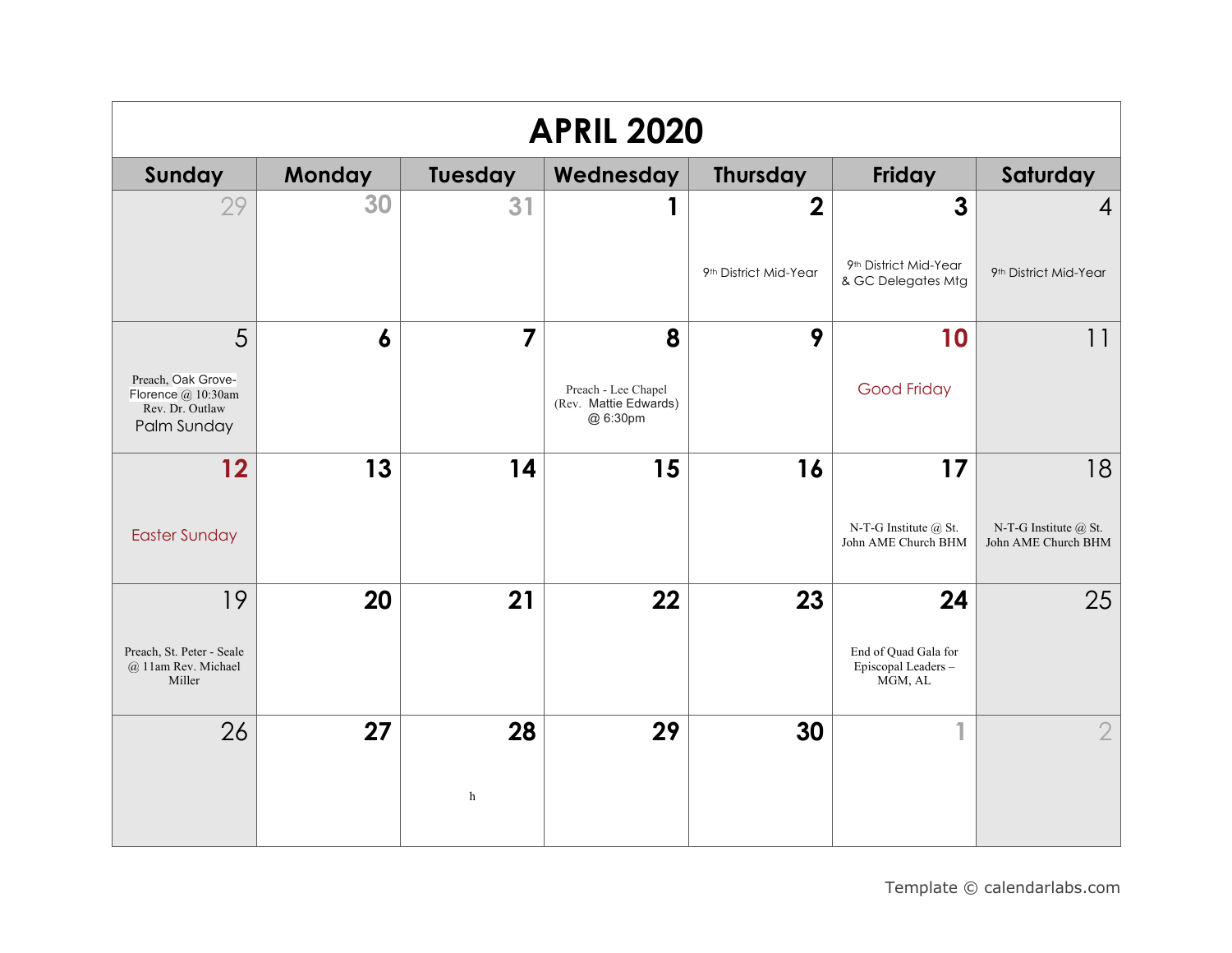| <b>MAY 2020</b>                                                                       |                                                                  |                             |                                                                   |                                                                                                                            |                                                                                           |                                                                                                                        |  |  |
|---------------------------------------------------------------------------------------|------------------------------------------------------------------|-----------------------------|-------------------------------------------------------------------|----------------------------------------------------------------------------------------------------------------------------|-------------------------------------------------------------------------------------------|------------------------------------------------------------------------------------------------------------------------|--|--|
| <b>Sunday</b>                                                                         | Monday                                                           | <b>Tuesday</b>              | Wednesday                                                         | <b>Thursday</b>                                                                                                            | <b>Friday</b>                                                                             | Saturday                                                                                                               |  |  |
|                                                                                       | 27                                                               | 28                          | 29                                                                | 30                                                                                                                         | 1                                                                                         | $\overline{2}$                                                                                                         |  |  |
| 3                                                                                     | 4                                                                | 5                           | 6                                                                 | 7                                                                                                                          | 8                                                                                         | 9                                                                                                                      |  |  |
| Preach, Jones Chapel @<br>3pm Rev. Monty Royster                                      | Gen. Officer<br>Retirement Gala &<br>GB Budget Mtg-<br>Nashville | GB Budget Mtg-<br>Nashville |                                                                   | <b>National Day of Prayer</b><br><b>Christian Education</b><br><b>Training/Planning</b><br><b>Meeting</b><br>Nashville, TN | <b>Christian Education</b><br><b>Training/Planning</b><br><b>Meeting</b><br>Nashville, TN | <b>ITC Graduation-ATL</b><br><b>Christian Education</b><br><b>Training/Planning</b><br><b>Meeting</b><br>Nashville, TN |  |  |
| 10                                                                                    | 11                                                               | $12 \overline{ }$           | 13                                                                | 14                                                                                                                         | 15                                                                                        | 16                                                                                                                     |  |  |
| <b>Mother's Day</b>                                                                   |                                                                  |                             | 10th District Gala<br>Bishop Vashti & Dr.<br><b>Stan McKenzie</b> | <b>10th District Gala</b><br>Bishop Vashti & Dr.<br><b>Stan McKenzie</b>                                                   | <b>10th District Gala</b><br>Bishop Vashti & Dr.<br><b>Stan McKenzie</b>                  | 10th District Gala<br>Bishop Vashti & Dr.<br><b>Stan McKenzie</b>                                                      |  |  |
| 17                                                                                    | 18                                                               | 19                          | 20                                                                | 21                                                                                                                         | 22                                                                                        | 23                                                                                                                     |  |  |
| 24                                                                                    | 25                                                               | 26                          | 27                                                                | 28                                                                                                                         | 29                                                                                        | 30                                                                                                                     |  |  |
|                                                                                       | <b>Memorial Day</b>                                              |                             |                                                                   | 2 <sup>nd</sup> District<br>Ordination -<br>Ebenezer AME @<br>6:30 pm                                                      |                                                                                           | Preach-Benefit for Dr.<br>Willie Marshall @ St.<br>Paul, MGM @ 6pm                                                     |  |  |
| 31<br>Preach, Grant Chapel @<br>10am - Rev. Dr. T. Eric<br>Nathan<br>Pentecost Sunday | 4                                                                | $\overline{\mathbf{2}}$     | 3                                                                 | 4                                                                                                                          | 5                                                                                         | 6                                                                                                                      |  |  |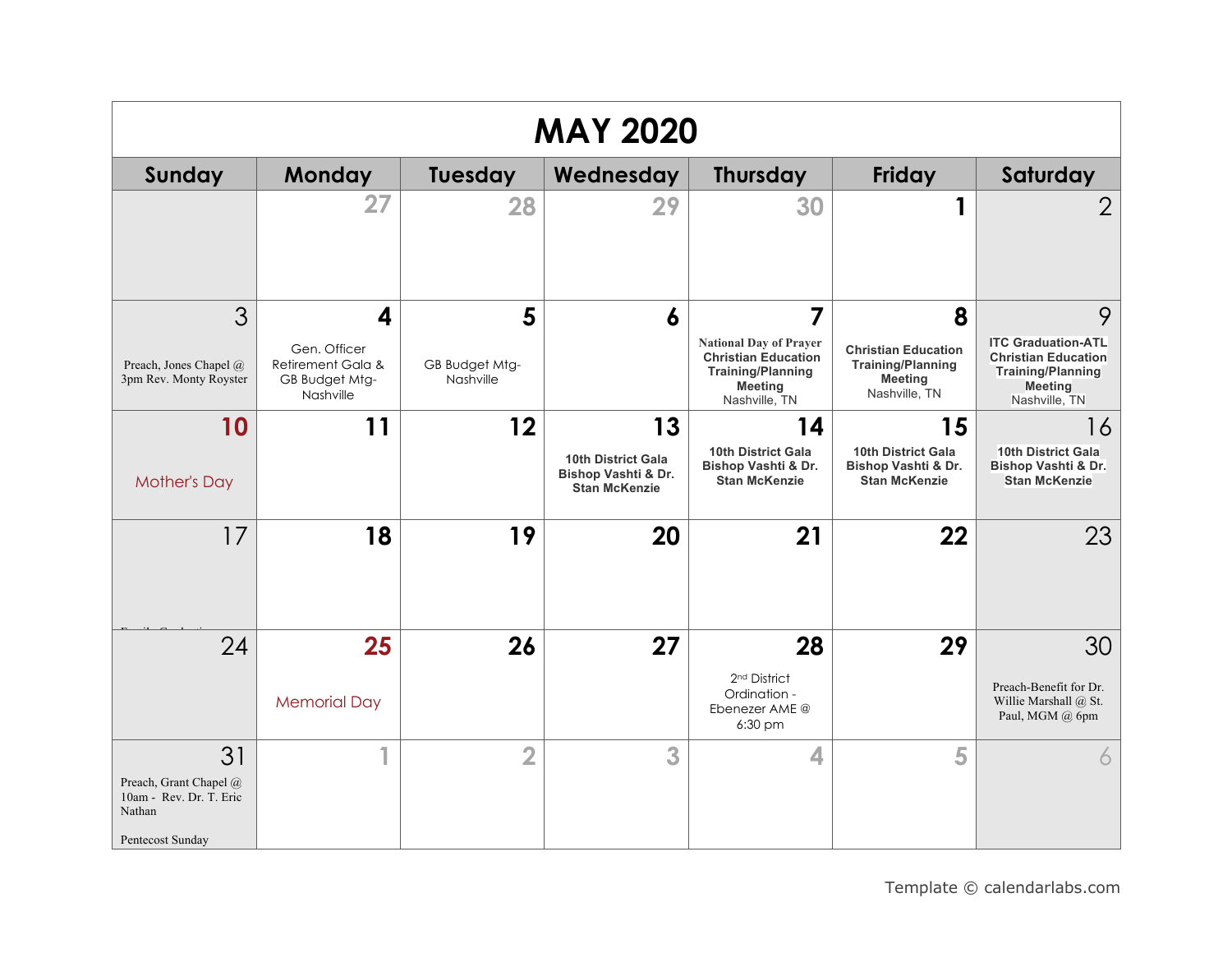| <b>JUNE 2020</b>                                                |        |                |           |                                                                                                                                           |                                                                                                                                           |                                                                                                                                                  |  |  |
|-----------------------------------------------------------------|--------|----------------|-----------|-------------------------------------------------------------------------------------------------------------------------------------------|-------------------------------------------------------------------------------------------------------------------------------------------|--------------------------------------------------------------------------------------------------------------------------------------------------|--|--|
| Sunday                                                          | Monday | Tuesday        | Wednesday | <b>Thursday</b>                                                                                                                           | <b>Friday</b>                                                                                                                             | Saturday                                                                                                                                         |  |  |
| 31                                                              | 1      | $\overline{2}$ | 3         | 4                                                                                                                                         | 5                                                                                                                                         | 6                                                                                                                                                |  |  |
| $\overline{7}$<br>Preach, St. John @ 2pm<br>Rev. Loretta Fuller | 8      | 9              | 10        | 11                                                                                                                                        | 12                                                                                                                                        | 13                                                                                                                                               |  |  |
| 14                                                              | 15     | 16             | 17        | 18<br>Retirement Celebration-<br><b>Bishop Gregory &amp; Rev. Dr.</b><br>Jessica Ingram<br>1st District Headquarters,<br>Philadelphia, PA | 19<br>Retirement Celebration-<br><b>Bishop Gregory &amp; Rev. Dr.</b><br>Jessica Ingram<br>1st District Headquarters,<br>Philadelphia, PA | 20<br><b>Retirement Celebration-</b><br>Bishop Gregory & Rev. Dr.<br>Jessica Ingram<br><sup>1st</sup> District Headquarters,<br>Philadelphia, PA |  |  |
| 21<br><b>Father's Day</b>                                       | 22     | 23             | 24        | 25                                                                                                                                        | 26                                                                                                                                        | 27<br><b>Bishop Michael</b><br><b>Turner Ordination</b>                                                                                          |  |  |
| 28                                                              | 29     | 30             | 4         | $\overline{2}$                                                                                                                            | 3                                                                                                                                         | $\overline{4}$                                                                                                                                   |  |  |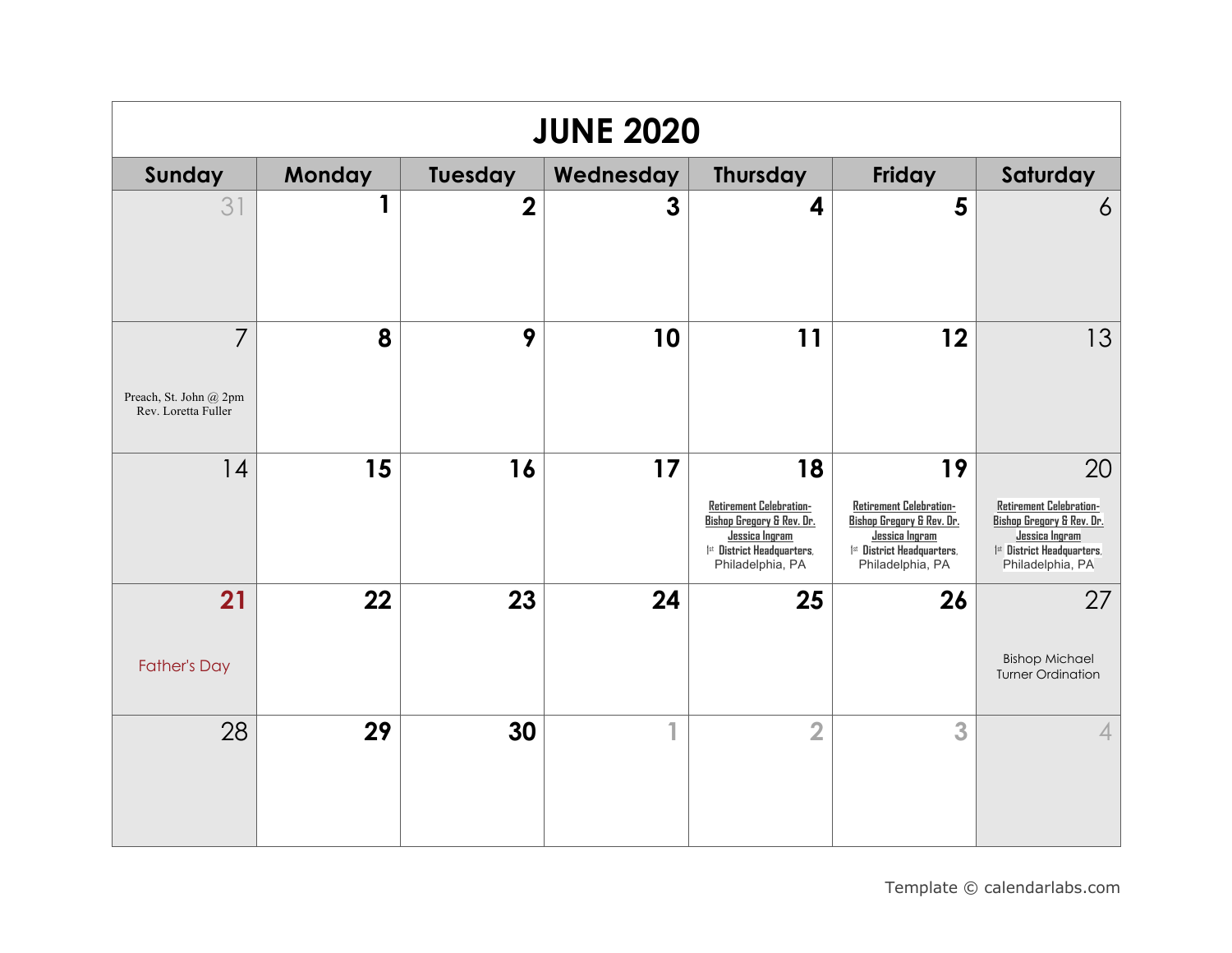| <b>JULY 2020</b>               |                                |                                |                                |                                |                                |                                |  |  |
|--------------------------------|--------------------------------|--------------------------------|--------------------------------|--------------------------------|--------------------------------|--------------------------------|--|--|
| Sunday                         | Monday                         | Tuesday                        | Wednesday                      | <b>Thursday</b>                | Friday                         | Saturday                       |  |  |
| 28                             | 29                             | 30                             |                                | $\overline{\mathbf{2}}$        | $\overline{\mathbf{3}}$        | 4                              |  |  |
|                                |                                |                                |                                |                                | Independence<br>Day Holiday    | Independence<br>Day            |  |  |
| 5                              | $\boldsymbol{6}$               | $\overline{7}$                 | 8                              | 9                              | 10                             | 11                             |  |  |
|                                |                                |                                | 51st General Conf -<br>Orlando | 51st General Conf -<br>Orlando | 51st General Conf -<br>Orlando | 51st General Conf -<br>Orlando |  |  |
| 12                             | 13                             | 14                             | 15                             | 16                             | 17                             | 18                             |  |  |
| 51st General Conf -<br>Orlando | 51st General Conf -<br>Orlando | 51st General Conf -<br>Orlando | 51st General Conf -<br>Orlando |                                |                                |                                |  |  |
| 19                             | 20                             | 21                             | 22                             | 23                             | 24                             | 25                             |  |  |
| Supv. B'day                    | CEC-Troy                       | CEC - Troy                     | CEC - Troy                     | CEC - Troy                     |                                |                                |  |  |
| 26                             | 27                             | 28                             | 29                             | 30                             | 31                             |                                |  |  |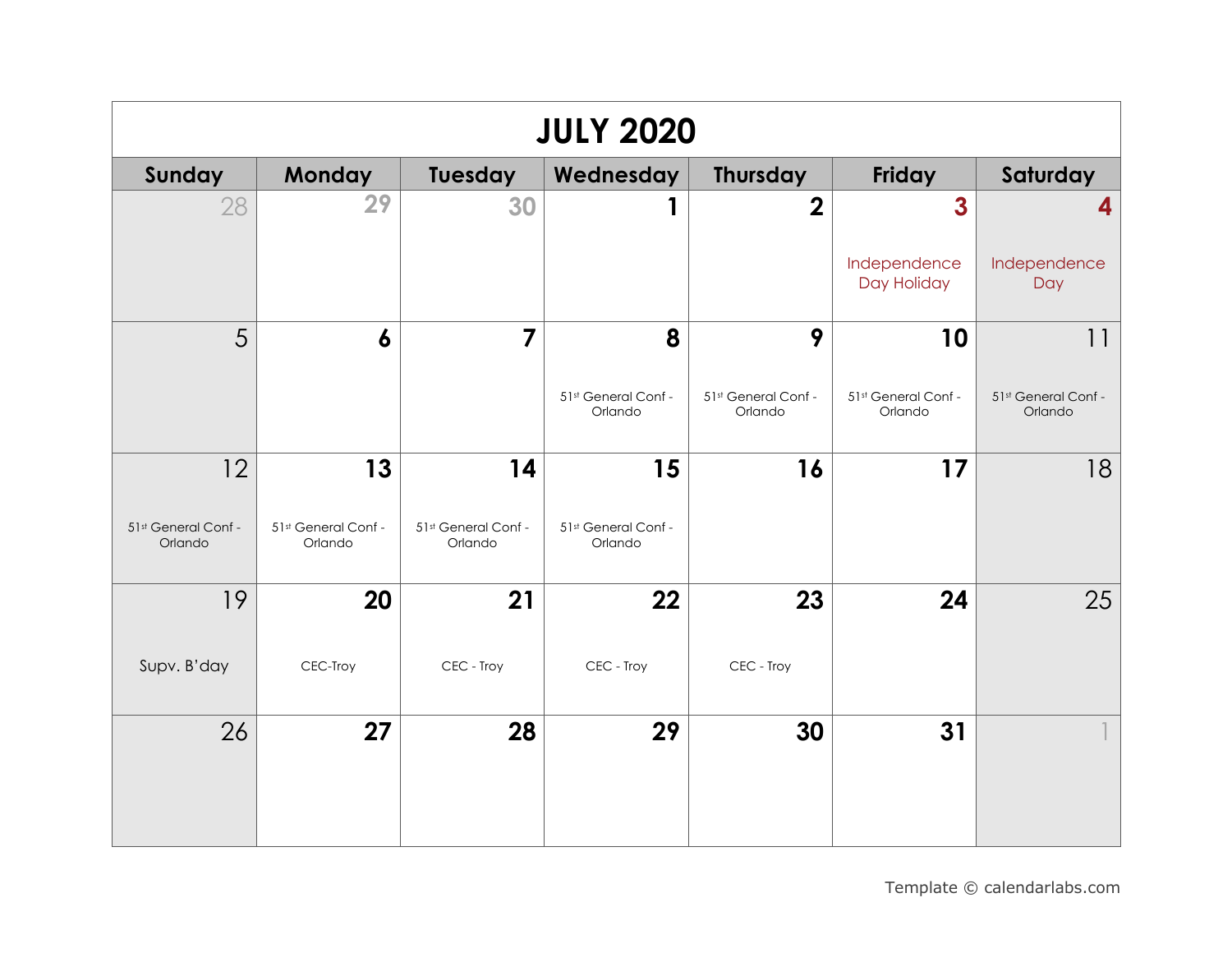| <b>AUGUST 2020</b> |              |                                                                                        |                                                                                        |                                                                                        |                                                                                        |                                                                        |  |  |
|--------------------|--------------|----------------------------------------------------------------------------------------|----------------------------------------------------------------------------------------|----------------------------------------------------------------------------------------|----------------------------------------------------------------------------------------|------------------------------------------------------------------------|--|--|
| Sunday             | Monday       | <b>Tuesday</b>                                                                         | Wednesday                                                                              | <b>Thursday</b>                                                                        | Friday                                                                                 | Saturday                                                               |  |  |
| 26                 | 27           | 28                                                                                     | 29                                                                                     | 30                                                                                     | 31                                                                                     |                                                                        |  |  |
| $\overline{2}$     | $\mathbf{3}$ | 4                                                                                      | 5                                                                                      | 6                                                                                      | 7                                                                                      | 8                                                                      |  |  |
| 9                  | 10           | 11                                                                                     | 12                                                                                     | 13                                                                                     | 14                                                                                     | 15                                                                     |  |  |
| 16                 | 17           | 18                                                                                     | 19                                                                                     | 20                                                                                     | 21                                                                                     | 22<br>WMS & YPD Annual<br>Conf Ala. River<br>Region<br>Ward Chapel AME |  |  |
| 23                 | 24           | 25<br>Ala. River Region<br><b>Annual Conf.</b><br>Aug. 25-28<br><b>Ward Chapel AME</b> | 26<br>Ala. River Region<br><b>Annual Conf.</b><br>Aug. 25-28<br><b>Ward Chapel AME</b> | 27<br>Ala. River Region<br><b>Annual Conf.</b><br>Aug. 25-28<br><b>Ward Chapel AME</b> | 28<br>Ala. River Region<br><b>Annual Conf.</b><br>Aug. 25-28<br><b>Ward Chapel AME</b> | 29                                                                     |  |  |
| 30                 | 31           |                                                                                        | $\overline{2}$                                                                         | 3                                                                                      | 4                                                                                      | 5                                                                      |  |  |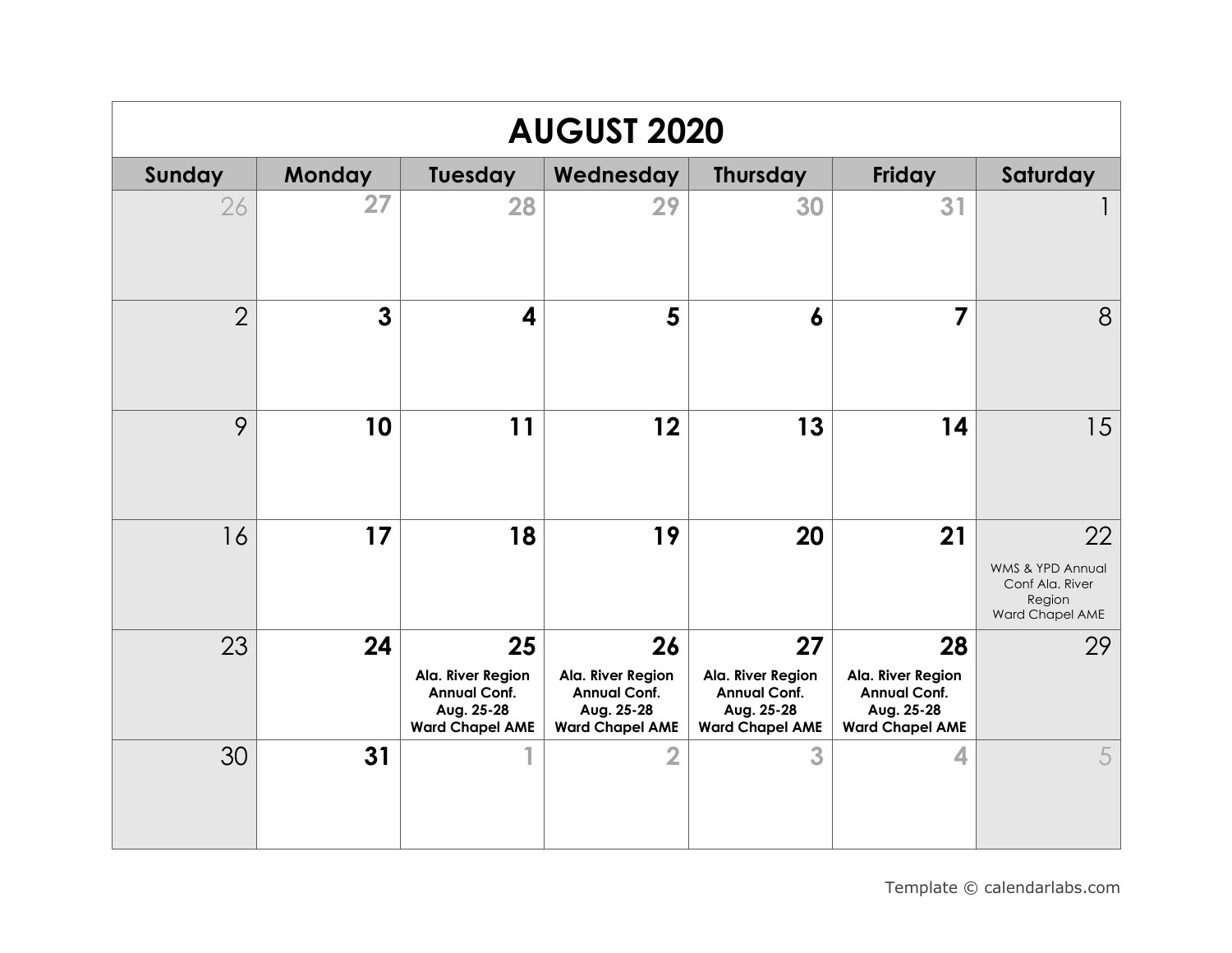| <b>SEPTEMBER 2020</b>                                                 |           |                                                                                              |                                                                                              |                                                                                                     |                                                                                                     |                                                                                           |  |  |
|-----------------------------------------------------------------------|-----------|----------------------------------------------------------------------------------------------|----------------------------------------------------------------------------------------------|-----------------------------------------------------------------------------------------------------|-----------------------------------------------------------------------------------------------------|-------------------------------------------------------------------------------------------|--|--|
| Sunday                                                                | Monday    | Tuesday                                                                                      | Wednesday                                                                                    | <b>Thursday</b>                                                                                     | Friday                                                                                              | Saturday                                                                                  |  |  |
| 30                                                                    | 31        | 1                                                                                            | $\overline{2}$                                                                               | 3                                                                                                   | 4                                                                                                   | 5<br>WMS & YPD<br>Annual Conf.<br>Northwest Conf.<br><b>DPCP</b>                          |  |  |
| 6                                                                     | 7         | 8                                                                                            | 9                                                                                            | 10                                                                                                  | 11                                                                                                  | 12                                                                                        |  |  |
|                                                                       | Labor Day | Northwest Ala.<br><b>Annual Conf.</b><br><b>DPCP</b><br>Sept. 8-11                           | Northwest Ala.<br><b>Annual Conf.</b><br><b>DPCP</b><br>Sept. 8-11                           | Northwest Ala.<br><b>Annual Conf.</b><br><b>DPCP</b><br>Sept. 8-11                                  | Northwest Ala.<br><b>Annual Conf.</b><br><b>DPCP</b><br>Sept. 8-11                                  |                                                                                           |  |  |
| 13                                                                    | 14        | 15                                                                                           | 16                                                                                           | 17                                                                                                  | 18                                                                                                  | 19<br>WMS & YPD<br>Southeast<br>Ala.Conf.<br><b>Johns Chapel</b><br><b>AME</b> Enterprise |  |  |
| 20                                                                    | 21        | 22                                                                                           | 23                                                                                           | 24                                                                                                  | 25                                                                                                  | 26                                                                                        |  |  |
| Preach, St. Paul @ 2pm<br>$125th$ Anniv. -Hurtsboro                   |           | Southeast Ala.<br><b>Annual Conf</b><br>Sept. 22-25<br><b>Johns Chapel AME</b><br>Enterprise | Southeast Ala.<br><b>Annual Conf</b><br>Sept. 22-25<br><b>Johns Chapel AME</b><br>Enterprise | Southeast Ala.<br><b>Annual Conf</b><br>Sept. 22-25<br><b>Johns Chapel AME</b><br><b>Enterprise</b> | Southeast Ala.<br><b>Annual Conf</b><br>Sept. 22-25<br><b>Johns Chapel AME</b><br><b>Enterprise</b> |                                                                                           |  |  |
| 27<br>Preach, Mt. Moriah @<br>2pm 135 <sup>th</sup> Anniv.<br>Eufaula | 28        | 29                                                                                           | 30                                                                                           | 1                                                                                                   | $\overline{2}$                                                                                      | 3                                                                                         |  |  |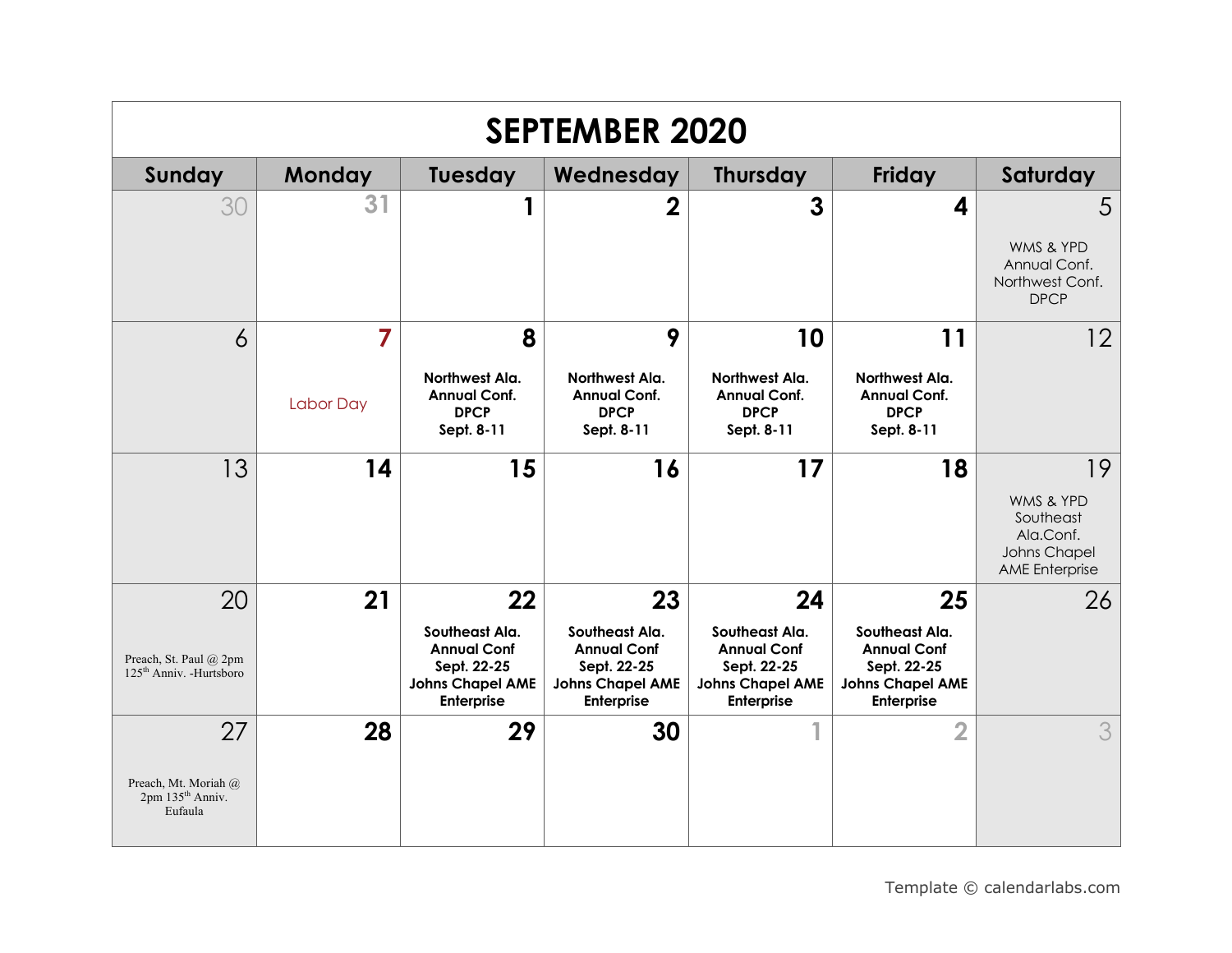| <b>OCTOBER 2020</b> |                           |                                                                                            |                                                                                                         |                                                                                            |                                                                                            |                                                                                      |  |  |
|---------------------|---------------------------|--------------------------------------------------------------------------------------------|---------------------------------------------------------------------------------------------------------|--------------------------------------------------------------------------------------------|--------------------------------------------------------------------------------------------|--------------------------------------------------------------------------------------|--|--|
| Sunday              | Monday                    | Tuesday                                                                                    | Wednesday                                                                                               | <b>Thursday</b>                                                                            | Friday                                                                                     | Saturday                                                                             |  |  |
| 27                  | 28                        | 29                                                                                         | 30                                                                                                      | 1                                                                                          | $\overline{2}$                                                                             | 3<br>WMS & YPD<br>Northeast Ala.<br>Conf.<br><b>Bethel AME</b><br><b>Phenix City</b> |  |  |
| 4                   | 5                         | 6<br>Northeast Ala.<br><b>Annual Conf.</b><br><b>Bethel AME Phenix</b><br>City<br>Oct. 6-9 | $\overline{7}$<br>Northeast Ala.<br><b>Annual Conf.</b><br><b>Bethel AME Phenix</b><br>City<br>Oct. 6-9 | 8<br>Northeast Ala.<br><b>Annual Conf.</b><br><b>Bethel AME Phenix</b><br>City<br>Oct. 6-9 | 9<br>Northeast Ala.<br><b>Annual Conf.</b><br><b>Bethel AME Phenix</b><br>City<br>Oct. 6-9 | 10                                                                                   |  |  |
| 11                  | 12<br><b>Columbus Day</b> | 13                                                                                         | 14                                                                                                      | 15                                                                                         | 16                                                                                         | 17<br>WMS & YPD<br>Southwest Ala.<br>Conf.<br>St. John AME-<br>Kushler               |  |  |
| 18                  | 19                        | 20<br>Southwest Ala.<br><b>Annual Conf</b><br>St. John AME<br><b>Kushler</b><br>Oct. 20-23 | 21<br>Southwest Ala.<br><b>Annual Conf</b><br>St. John AME<br><b>Kushler</b><br>Oct. 20-23              | 22<br>Southwest Ala.<br><b>Annual Conf</b><br>St. John AME<br><b>Kushler</b><br>Oct. 20-23 | 23<br>Southwest Ala.<br><b>Annual Conf</b><br>St. John AME<br><b>Kushler</b><br>Oct. 20-23 | 24                                                                                   |  |  |
| 25                  | 26                        | 27                                                                                         | 28                                                                                                      | 29                                                                                         | 30                                                                                         | 31<br>Halloween                                                                      |  |  |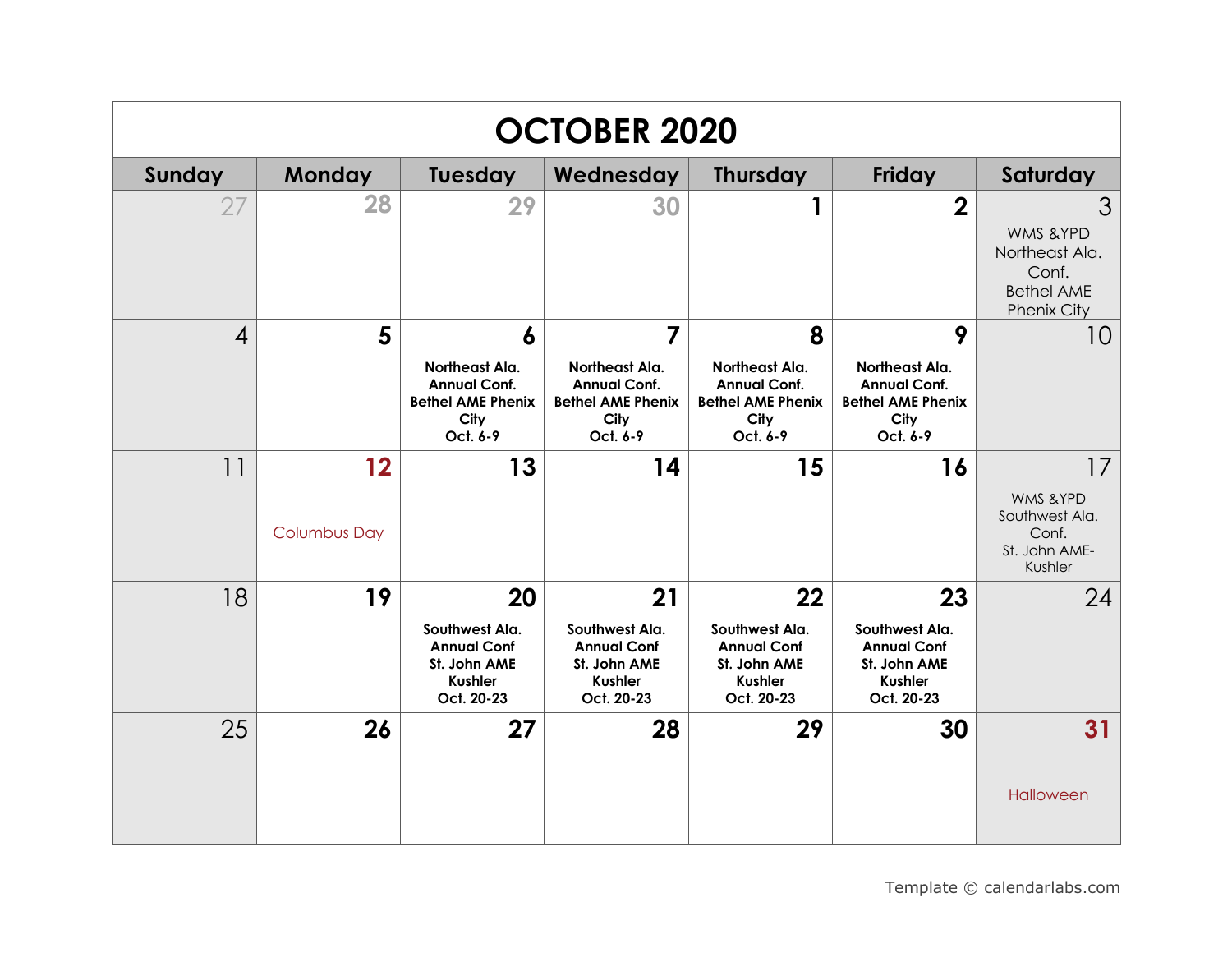| <b>NOVEMBER 2020</b> |                |                |                     |                                                         |                                                        |                                                         |  |  |
|----------------------|----------------|----------------|---------------------|---------------------------------------------------------|--------------------------------------------------------|---------------------------------------------------------|--|--|
| Sunday               | Monday         | Tuesday        | Wednesday           | <b>Thursday</b>                                         | Friday                                                 | Saturday                                                |  |  |
| 1                    | $\overline{2}$ | $\overline{3}$ | 4                   | 5                                                       | $\boldsymbol{6}$                                       | $\overline{7}$                                          |  |  |
|                      |                |                |                     | 2020 Planning<br>Mtg.<br><b>DPCP</b><br><b>Nov. 5-7</b> | 2020 Planning<br>Mtg.<br><b>DPCP</b><br><b>Nov.5-7</b> | 2020 Planning<br>Mtg.<br><b>DPCP</b><br><b>Nov. 5-7</b> |  |  |
| 8                    | 9              | 10             | 11                  | 12                                                      | 13                                                     | 14                                                      |  |  |
|                      |                |                | <b>Veterans Day</b> |                                                         |                                                        |                                                         |  |  |
| 15                   | 16             | 17             | 18                  | 19                                                      | 20                                                     | 21                                                      |  |  |
|                      |                |                |                     |                                                         |                                                        |                                                         |  |  |
| 22                   | 23             | 24             | 25                  | 26                                                      | 27                                                     | 28                                                      |  |  |
|                      |                |                |                     | Thanksgiving<br>Day                                     |                                                        |                                                         |  |  |
| 29                   | 30             | 1              | $\overline{2}$      | 3                                                       | 4                                                      | 5                                                       |  |  |